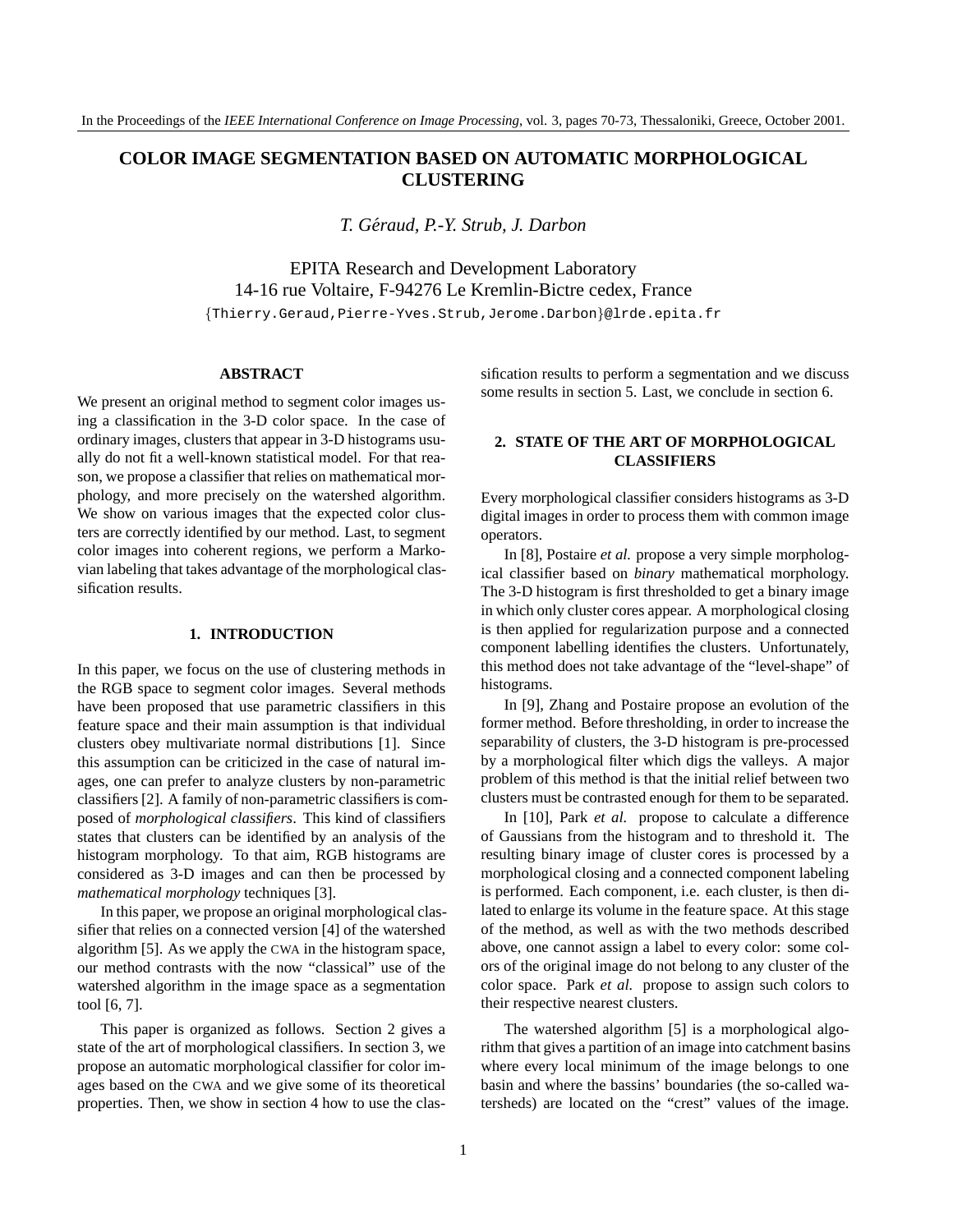Using the watershed algorithm as a classifier was first suggested by Soille in [11]. Actually, in the inverted 3-D histogram of a color image, the clusters' cores *are* local minima. However, the watershed algorithm leads to an overpartitioning of the color space due to the presence of non significant local minima.

### **3. CLASSIFICATION WITH THE CONNECTED WATERSHED ALGORITHM**

### **3.1. Method Description**

The automatic classification is composed of four steps.

**Step 1.** The 3-D histogram H of the color image is computed; a log function is applied in order to magnify the smallest clusters with regard to the most predominant ones; then an inversion is performed. The final result is the 3-D image  $H'$ . With c being a color, we have for any color  $c$ :

$$
H^{(1)}(c) = M - \log(1 + H(c))
$$
  
where  $M = \max_{c} \log(1 + H(c)).$ 

The projection  $H_{RG}^{(1)}$  of  $H^{(1)}$  on the red-green plane is shown for three initial color images (HOUSE, LENA, and PEPPERS) in the left column of figure 1. High values in  $H_{RG}^{(1)}$  are depicted by darker pixels.

**Step 2.** A 3-D Gaussian filter is applied to  $H^{(1)}$  in order to smooth the color space data —we have empirically set to 9 the variance which gives us satisfactory results. *Nota bene*: the filtering also suppresses some local minima. The resulting 3-D image (of the color space) is  $H^{(2)}$ .

**Step 3.** Two operators remove the remaining too local minima: first, a morphological closing with the structuring element corresponding to 18-connectivity, then a cutting of very low values. The threshold of the latter operator is set to the median of non-zero values of  $H^{(2)}$  and, since a log function has been applied during step 1, one is guaranteed not to suppress a significant cluster.

**Step 4.** Finally, we apply a connected version of the watershed algorithm [4]; "connected" means that the algorithm does not produce any boundary between the basins. The result is a partition of the RGB space: every color  $c$  has a label. Let us denote by  $W$  the resulting labeling.

The right column of figure 1 depicts for several initial color images the projections of the resulting  $W$  on the redgreen plane,  $W_{RG}$ . Let, *l* being a label,

$$
h(r,g)(l) = \sum_{b, W(r,g,b)=l} H(r,g,b)
$$
  
\n
$$
l_m(r,g) = \arg \max_{l} h(r,g)(l)
$$
  
\n
$$
l'_m(r,g) = \arg \max_{l, l \neq l_m(r,g)} h(r,g)(l).
$$

The projections  $W_{RG}$  aim at showing the most represented label for the colors  $(r, g, *)$  in W according to the original color image contents. This label,  $l_m(r, g)$ , is depicted by a grey pixel in  $W_{RG}$  (or by a color pixel if you have a color version of this paper). Last, a white pixel means that  $h(r, g)(l_m(r, g)) < 5$ , i.e., that there is about no pixel of the initial image with components  $(r, g, *)$ ; and a black pixel means that  $l_m(r, g) - l'_m(r, g) < 5$ , i.e., that there is not really a major label.



**Fig. 1**. Projections on the red-green plane of step 1 results (left) and of step 4 results (right).

### **3.2. Properties**

The morphological classification we propose enjoys several strong theoretical properties: its final result is invariant with respect to the following transforms when applied onto  $H$  (if we neglect rounding errors).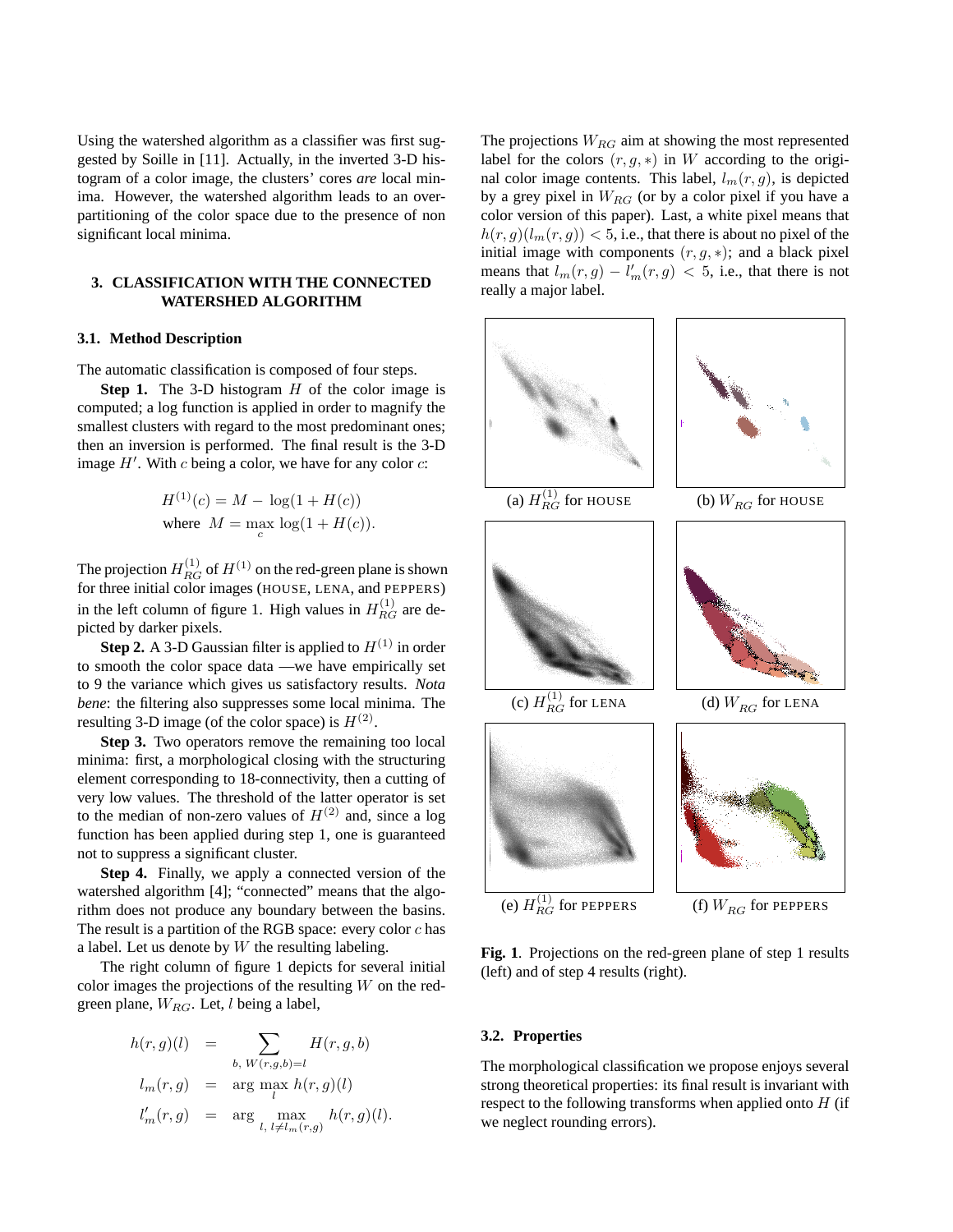• Applying an increasing function  $f$ :

$$
H'(c) = f(H(c)) \Rightarrow W'(c) = W(c).
$$

• Applying a linear transform  $L$  to colors:

$$
H'(c') = H(Lc) \Rightarrow W'(c') = W(Lc).
$$

Please note that this property is not verified by common statistical classifiers.

• Applying a translation  $T$  to colors:

$$
H'(c') = H(T(c)) \implies W'(c') = W(T(c)).
$$

• Applying a rotation  $R$  to colors:

$$
H'(c') = H(R(c)) \implies W'(c') = W(R(c)).
$$

### **4. FINAL SEGMENTATION**

### **4.1. Non-contextual labeling**

Let us denote by  $W_i$  the  $i^{\text{th}}$  basin of W, and by  $\overline{c_i}$  its center in the color space w.r.t. the original color image:

$$
\overline{c_i} = \frac{1}{\text{card}_i} \sum_{c \in W_i} H(c) c
$$
  
with 
$$
\text{card}_i = \sum_{c \in W_i} H(c).
$$

A trivial segmentation  $S$  of the color image  $I$  is given by the non-contextual labeling; for any image pixel  $x$ :

$$
S(x) = \overline{c_{i(x)}}
$$
  
with  $i(x)$  such that  $I(x) \in W_{i(x)}$ .

### **4.2. Markovian labeling**

In order to obtain a contextual segmentation, we consider that each basin  $W_i$  describes a class  $\omega_i$  in the RGB space. The *a priori* probability of the class  $\omega_i$  is estimated by:

$$
P(\omega_i) = \text{card}_i / \sum_j \text{card}_j.
$$

The probability  $p(x|\omega_i)$  is modeled by a multivariate normal distribution whose parameters are set by analyzing the restriction of the 3-D histogram  $H$  to the basin  $W_i$ :

$$
p(x|\omega_i) = \exp\left(-\frac{{}^{t}(I(x) - \overline{c_i})\,\Sigma_i^{-1}\,(I(x) - \overline{c_i})}{2\sqrt{\det\Sigma_i}}\right)
$$
  
with 
$$
\Sigma_i = \frac{1}{\text{card}_i - 1}\sum_{c \in W_i} H(c)\,{}^{t}(c - \overline{c_i})(c - \overline{c_i}).
$$

We then perform the Iterated Condition Mode (ICM) algorithm  $[12]$  with the non-contextual labeling S as initialization. We use a simple Potts model to ensure getting regularized regions; with  $S^M$  being the labeling of I,  $N_8$  being the neighborhood corresponding to 8-connectivity, and  $\delta$  being the Kronecker's symbol, we set:

$$
U^{\text{Potts}}(x) = \alpha \sum_{x' \in N_8(x)} \delta_{S^M(x)}^{S^M(x')}.
$$

### **5. RESULTS**

Figure 2 depicts the results of the non-contextual labeling (sub-figure (b)) and of the Markovian labeling (sub-figure (c)) on the PEPPERS color image. As one can see, the objects are correctly segmented.

We have also applied the method we propose onto about a dozen of color images. Images and results from this paper, as well as other resources, can be fetched from the address: http://www.lrde.epita.fr/download/.

We have obtained remarkable results with our method on several other images. With the classical HOUSE image, an easy image for the classification in the color space, the cluster detection is performed as expected. On the TIFFANY image, the color cluster corresponding to the lips has been properly identified despite the fact that this cluster corresponds to very few pixels in the original image. On the PILLS image, the color pills have highly specular surfaces but that does not affect the segmentation correctness. On the COMP10 image (digitalization of the painting "*Composition X*" by Kandinsky), the numerous colors used to depict the objects in that painting have led to different classes although the corresponding clusters are very close to each other in the RGB space. In the LAUVES image (digitalization of the painting "*The Garden at Les Lauves*" by Cézanne), the segmentation suits well to the shape of the various bold blocks of color in that painting. We have noticed the same good results with the TUNISIAN image (from the "*Southern Tunisian Gardens*" by Klee), which however is a watercolor painting with many gradations.

### **6. CONCLUSION**

In this paper, we have presented an automatic classification method based on mathematical morphology and dedicated to color images. We have brought to the fore that the connected watershed algorithm can serve as a classifier, which is an uncommon task for that operator. In particular, we have shown that it provides very good results even in the case of color images that are difficult to segment. However, a main drawback of our method remains to be solved: it is both memory and time consuming.